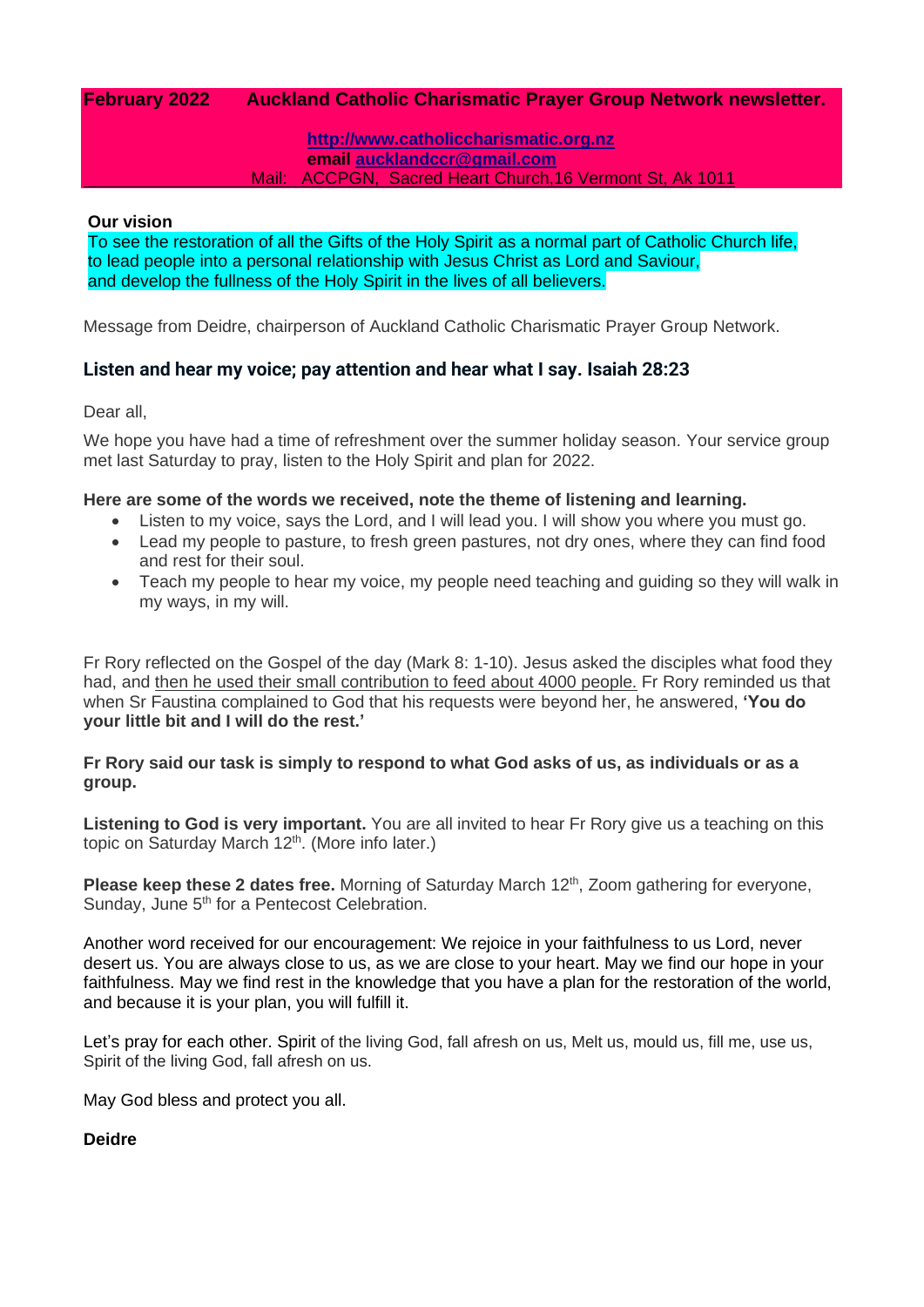Calendar these CCR dates (for more information see below, or attached flyers or in later newsletters)

| March 12 | 9.30am Zoom gathering for all.                                                                        |
|----------|-------------------------------------------------------------------------------------------------------|
|          | Praise and worship, Teaching by Fr Rory on 'Listening to Gods<br>Voice', Fellowship. More info later. |
| June 5th | Pentecost celebration. More info later.                                                               |

**Healing of the Family Tree** mass celebrated by Fr Vella last year.

Link below for those who asked. Note: There are 2 good talks before the mass which could be used for teaching material in preparation for a healing mass. <https://youtu.be/Q3q4pmM2P3o>

## **International online Opportunities.**

**Bible Conference 2022: The Rosary and the Word of God,** free conference Feb 25-27 USA time. To register go to <https://virtualcatholicconference.com/events/>

**What is God saying to the church today?** A Divine Renovation webinar. NZ - 7am March 2nd. You can watch alone or arrange a watch party to watch it together, live or later via youtube. Register at [https://www.divinerenovation.org/what-is-god-saying-event/#watch](https://www.divinerenovation.org/what-is-god-saying-event/#watch-party)[party](https://www.divinerenovation.org/what-is-god-saying-event/#watch-party)

# **Feeling isolated during Covid times - pray and grow with a prayer group**

**Orewa 7.15pm Wednesdays,** Email to John [johnlanigan001@gmail.com](mailto:johnlanigan001@gmail.com) for a weekly invite.

**Takapuna: Wednesday evenings at 7.30pm in person or on zoom** Contact engelbert [engelbert.dsouza@yahoo.com](mailto:engelbert.dsouza@yahoo.com) meeting ID 221 617 839 PW 295342

**Pakuranga: Thursdays at 7.30pm** Contact Mike quilon1913@gmail.com

**Blockhouse Bay: 7pm Fridays** (6.45pm Rosary) Contact Geraldine to get weekly invite, corray@tamaki.ac.nz

**Manurewa: Mondays 7.30pm contact Serena** 

**Mairangi Bay: Mondays 7.30pm o**n Zoom, contact [deidre.broome@gmail.com](mailto:deidre.broome@gmail.com)

**Bible study: Hebrews (with links to Revelation) Saturdays Feb 12 – March 26, 2.30pm – 3.30pm contact Betsy 0211653856** <https://us02web.zoom.us/j/89487384470?pwd=Yy9jcDlaTTJkQVR6VFVyekxrWGhodz09>

**Intercessory prayer:** for national issues and personal requests, Friday nights 8-10pm on Signal. Contact Mike 021 280 9285 to join the Signal group

**Ecumenical prayer opportunity:** <https://prayasone.nz/about/>Mondays 8-9pm on zoom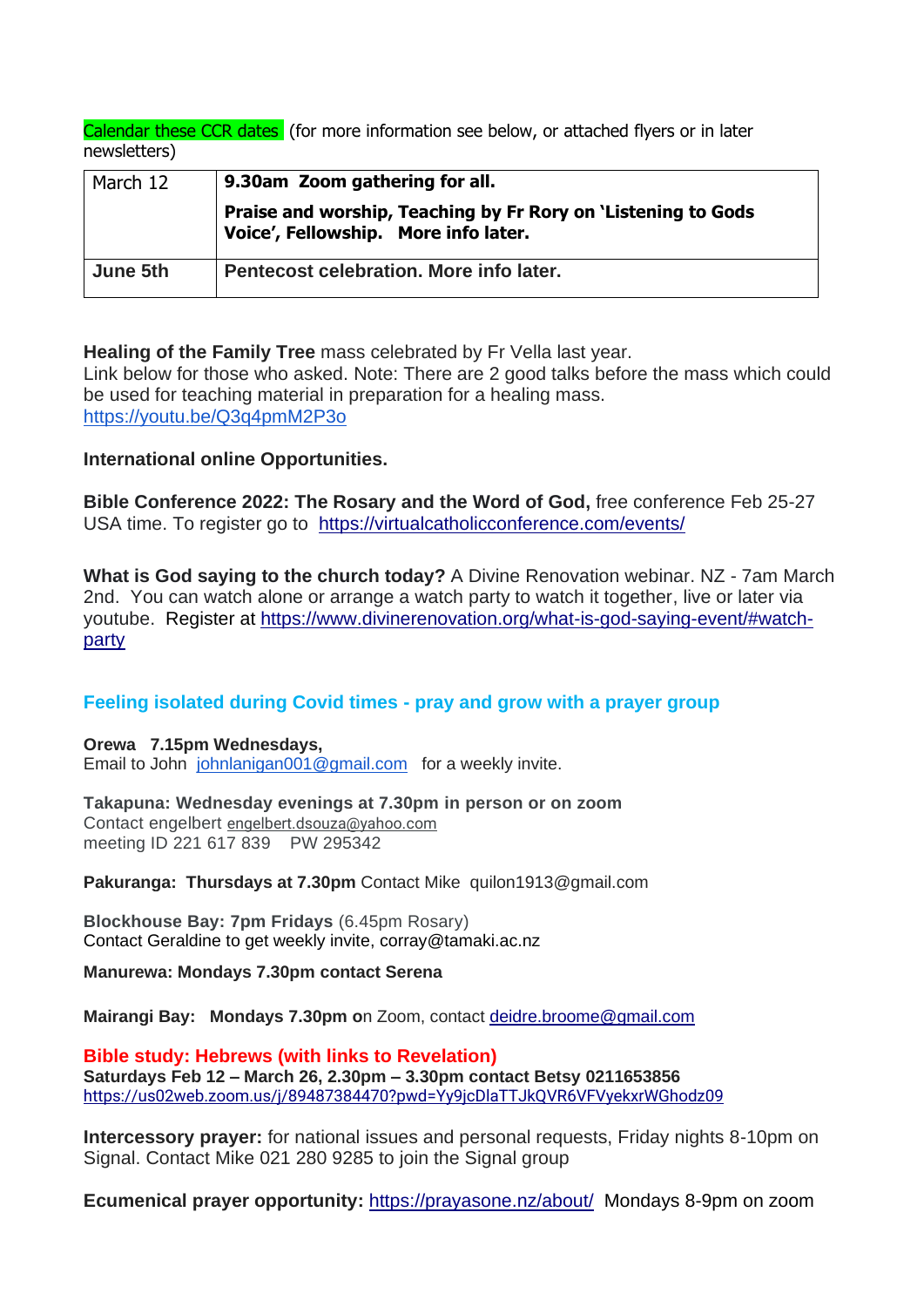### **Fr James groups on zoom Daily Rosary 8am and 9pm. Daily Divine Mercy chaplet 3pm. Lectio Divina 10am Mon-Sat** (the day's Gospel) **and 8pm** (the next days' Gospel) **Meeting ID 919 432 0978 passcode 6163** <https://us02web.zoom.us/j/9194320978?pwd=aWwvd1NJdWtuWW5RbUJ4YnpiZWZXdz09>

**33 day preparation for Consecration to St Joseph.** If you are interested text Agnes Kwan +64 20 4102 6838 and she will whatsapp you a daily reflection.

## **Resources for prayer groups or home groups:**

Lent resource: go to <https://caritas.org.nz/lent> to download a booklet with weekly reflections based on the Sunday Gospels of Lent- 2022. Theme: Called to be peacemakers.

**Free resources from 24/7.** The prayer course is recommended by the Alpha team as a possible Alpha follow up. Each of these series has a video and question sheet for each session.

<https://prayercourse.org/>An 8 week journey through the Lords Prayer, for those new to prayer and those wanting to refresh their prayer life. 8 sessions <https://unanswered.prayercourse.org/>an opportunity to process life's most painful questions. 5 sessions.

[https://www.24-7prayer.com/podcast\\_series/be-still/](https://www.24-7prayer.com/podcast_series/be-still/) exploring the transformative power of having a daily quiet time with the Lord. 5 sessions.

## **Reading material CCR Melbourne newsletter** [https://GOOD\\_NEWS\\_2022\\_FEB\\_FINAL\\_DIGITAL.pdf](https://ccr.us15.list-manage.com/track/click?u=4e5b0302c9bf347be9dea692b&id=122ef1d09e&e=56319e9d38)

# **ACCR Prayer intentions**

Our priests and bishops, especially older ones, as they continue to serve us at an age when others are enjoying retirement. For new people to pick up leadership responsibilities in the prayer groups and service group.. Service group, their families and initiatives Charis NZ executive team New members for Service Group Unity in the Spirit for all the Renewal groups in Auckland Prayer group leaders and prayer group initiatives For all members of the renewal who are sick Youth initiatives All those affected by Covid 19 Persecuted Christians Replenish Healing Centre. <https://givealittle.co.nz/org/replenish-respite-and-healing-trust>

Regular events

Prayer groups: See website for meeting places and times. **[http://www.catholiccharismatic.org.nz](http://www.catholiccharismatic.org.nz/)**

### Healing Ministry: Available after prayer group meetings

Or after the 7.30pm Mass every 3rd Thursday (except December and January) at St Thomas More Catholic Church, Glenfield. Enquiries Contact Ramiz 027 201 0302.